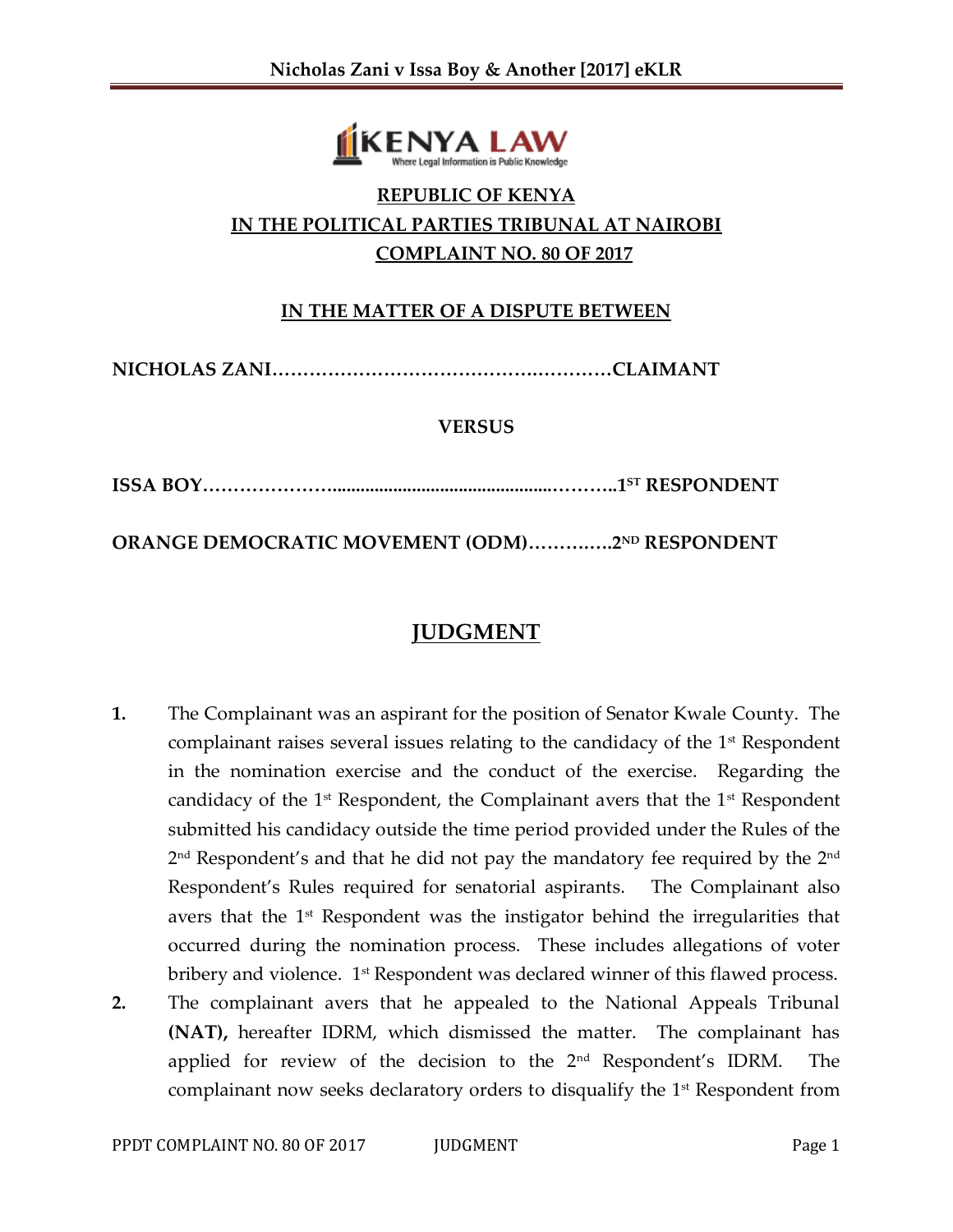the senatorial race and that the claimant be issued with the Certificate of Nomination.

#### *Preliminary Objection*

- **3.** The 1<sup>st</sup> Respondent has filed a preliminary objection on the main grounds that;
	- **a) The honourable Tribunal is not seized of jurisdiction to determine and grant orders sought by claimant.**
	- **b) The claims sought can only be and have been internally dealt with by the 2nd Respondent's NAT.**
	- **c) The suit is an abuse of the process and the claim is misconceived misdirected and misled.**

Other than the Preliminary Objection, the  $1<sup>st</sup>$  Respondent never filed any other document. The 2nd Respondent was served but neither entered appearance nor participated in the proceedings before the Tribunal. Counsel for the Claimant and the 1<sup>st</sup> Respondent argued the preliminary objection.

#### *Consideration*

- **4.** On jurisdiction, Section 40(2) of the Political Parties Act requires parties to first resort to **IDRM** before the Tribunal is seized of jurisdiction. The Tribunal has taken an accommodating position in defining IDRM as is evident from its decisions made over time. All a party needs to show is that there was an attempt at **IDRM** regardless of the status of the process. We have perused the complaint and the documents availed by the complainant and note that there exist two letters relevant to determining the jurisdiction question. The first letter is dated 25th April 2017 and is in the nature of an appeal to **NAB** for disqualification of the 2<sup>nd</sup> Respondent. The second letter is undated but is in reference to review of an appeal that was dismissed. It appears that the review is ongoing with no indication on when it is likely to be concluded in the circumstances. The Tribunal finds that it is has the requisite jurisdiction over the complaint.
- **5.** The Preliminary Objection having failed, we now proceed to determine the substance of the claim.

*Issues*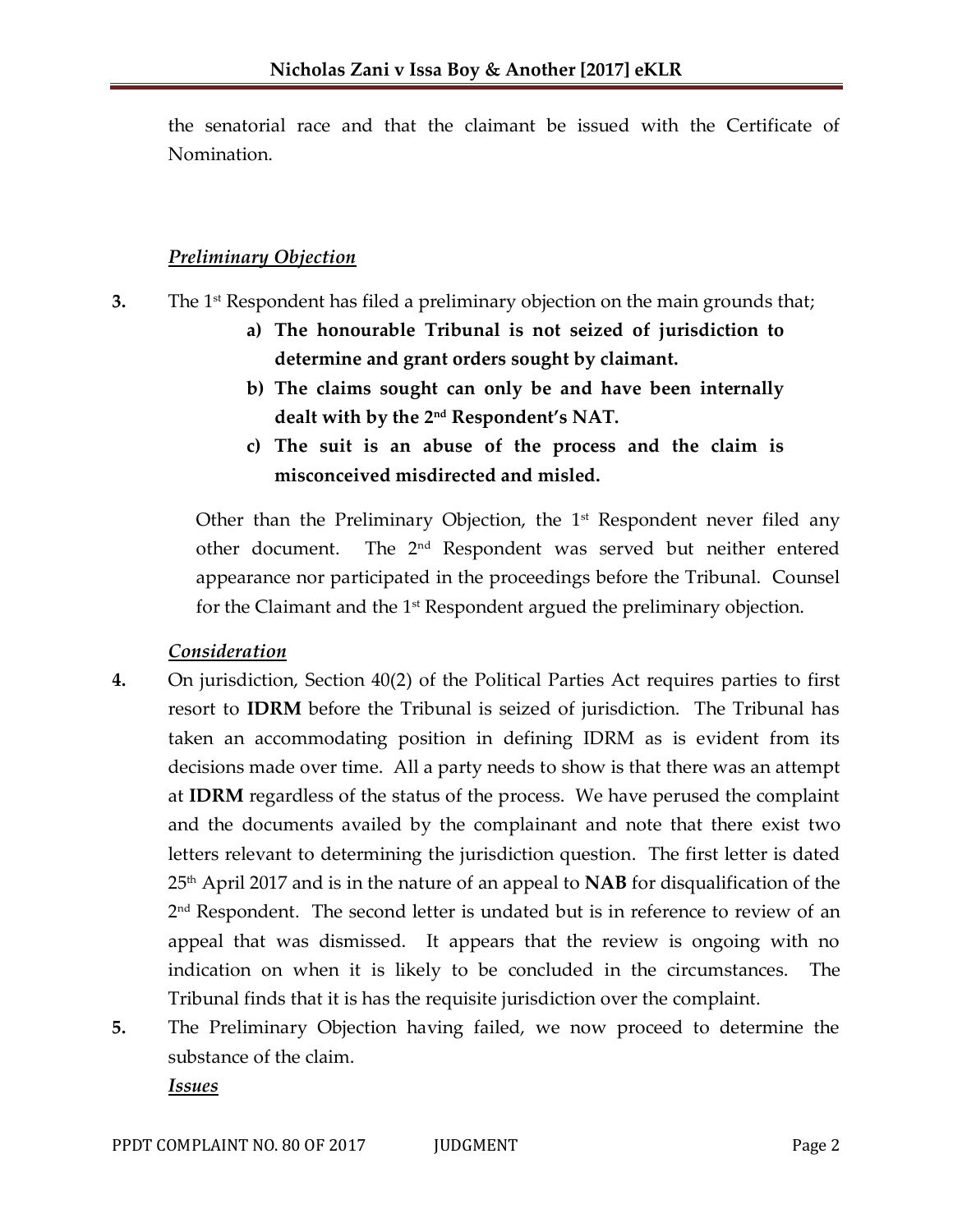**6.** Having disposed of the Preliminary Objection, the issue for our consideration is whether or not the claimant can be issued with the Certificate of Nomination.

#### *Analysis*

- **7.** We note that the Respondents did not file any documents save for the preliminary objection by the 1<sup>st</sup> Respondent already considered above. This notwithstanding the legal burden of proof remains with the Claimant. The Claimant filed a supplementary affidavit on  $6<sup>th</sup>$  May 2017 in which he annexed a copy of the nomination certificate issued to him.
- **8.** It is unclear under what circumstances the claimant was issued with the certificate of nomination. The Claimant has made averments in paragraphs 7 and 8 of his claim that the nomination process was irregular and totally unable to produce a nominee. The claimant cannot on one hand claim that the nomination process was marred by irregularities whilst also seek to be issued with a certificate arising from such process.
- **9.** At this juncture, the PPDT must again emphasize to point out that our jurisdiction is independent of the IDRM. This Tribunal is not mandated to exercise appellate or review jurisdiction over **IDRM** while address the dispute independently but bearing in mind the **IDRM** process.

# *Reliefs*

**10.** We have considered the reliefs sought by the claimant in light of our jurisdiction. The claimant having failed to persuade us on the only issue for our determination, we are constrained to dismiss the same but with no order as to costs.

# **DATED, SIGNED** and **DELIVERED** at **NAIROBI** this **10th day** of **May** 2017.

**Milly Lwanga Odongo ......................................Presiding Member**

**Paul Ngotho ........................................................Member**

PPDT COMPLAINT NO. 80 OF 2017 JUDGMENT JURISLE PAGE 3